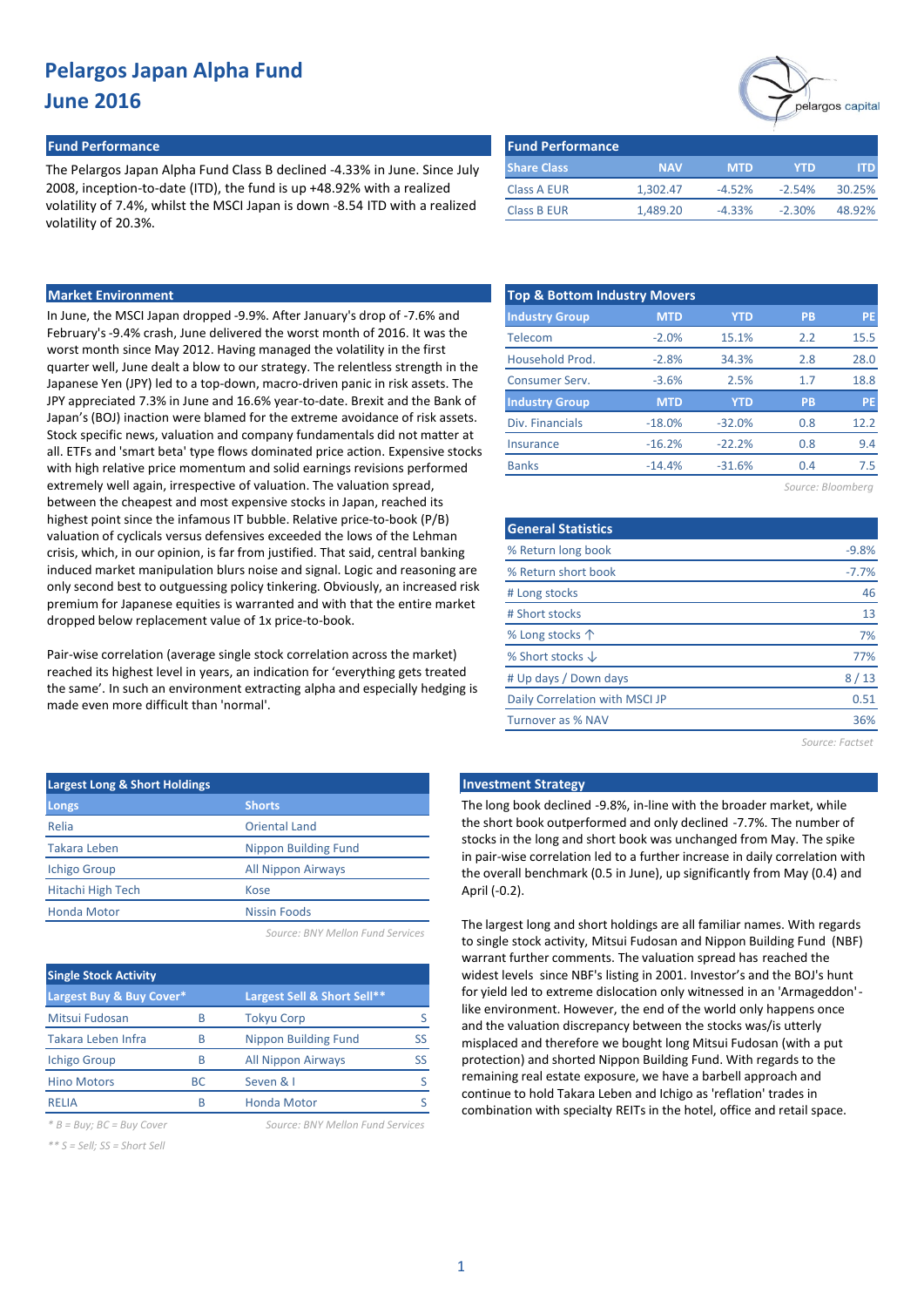#### **Investment Strategy**

The positive contributor were short positions in Kose (-13%), THK (-17%), Oriental Land (-9%), All Nippon Airways (-10%) and Itochu (- 10%). Only Kose and THK significantly underperformed the market and in that sense added value. On average the short book was down 7.7% in June.

The heavy losses occurred in the long book with Honda (-18%), Acom (- 19%), Hitachi High Tech (-14%), Fuji Media (-15%) and Resona (-12%). Our conviction bets all underperformed the overall market. News on the individual stocks was minimal and the cheapness of the stocks was insufficient to limit their downside.

Honda Motor accounts for -70bps, and fundamentally the underlying thesis continues to be validated. Nevertheless, a low P/B stock in a cyclical, currency exposed sector was certainly not the flavor of the month.

The biggest disappointment is the fact that our high exposure towards domestically exposed companies with high stock specific characteristics participated in the macro-led sell-off. Amongst the biggest losers Acom, Fuji Media and Resona are close to 100% domestic businesses. In addition, we held long positions in Doutor Nichires, Chiyoda (shoe retailer), Pola Orbis, Seven & I, Fancl, Heiwa Real Estate, Takara Leben, Ichigo, Metawater, Technopro, Chudenko, Relia. Unfortunately, in June 2016 our bottom up portfolio construction was superseded by global macro concerns comparable to what we experience in 2008.

| Value Factor Performance* |          |                                 |  |                |          |            |  |  |  |  |  |  |
|---------------------------|----------|---------------------------------|--|----------------|----------|------------|--|--|--|--|--|--|
|                           |          | P/E EV/EBITDA P/B Div Yld EV/IC |  |                |          | <b>FCF</b> |  |  |  |  |  |  |
| <b>MoM</b>                | $-6.2%$  | $-4%$                           |  | $-4\% -5.1\%$  | $-4.4%$  | $-1.4%$    |  |  |  |  |  |  |
| YoY                       | $-17.5%$ | $-12%$                          |  | $-11\% -4.5\%$ | $-10.3%$ | 0.3%       |  |  |  |  |  |  |



Cumulative Percentage Return 12 month rolling



*Source: Factset\**

*Source: Factset\**



| <b>Top Gainers &amp; Losers</b> |   |        |                    |  |         |  |  |  |  |  |  |
|---------------------------------|---|--------|--------------------|--|---------|--|--|--|--|--|--|
| <b>Gainers</b>                  |   | $CTR*$ | <b>Losers</b>      |  | $CTR*$  |  |  |  |  |  |  |
| Kose                            | ς | 0.3%   | <b>Honda Motor</b> |  | $-0.7%$ |  |  |  |  |  |  |
| <b>THK</b>                      | S | 0.3%   | Acom               |  | $-0.6%$ |  |  |  |  |  |  |
| <b>Oriental Land</b>            | ς | 0.3%   | Hitachi High Tech  |  | $-0.5%$ |  |  |  |  |  |  |
| All Nippon Air                  | S | 0.2%   | Fuji Media         |  | $-0.4%$ |  |  |  |  |  |  |
| Itochu                          |   | 0.2%   | Resona             |  | $-0.4%$ |  |  |  |  |  |  |

*\*CTR = Contribution Source: Factset*



*Source: UBS PAS*

#### **Style Performance**

On a daily basis we track a number of style factors based on our proprietary quant model. This helps us to detect dislocation within the market. In addition, it helps our understanding of style trends and investor's behavior in Japan.

Simply said, June was a disaster for value based factors. June was as bad as February and the year-over-year losses accumulate to one of the largest value draw-downs in decades.

In the February melt-down at least dividend showed a small positive contribution, but not in June. All factors had significant declines. Price-toearnings (P/E) lost a whopping -6.2%, followed by dividend yield (Div. Yld.) - 5.1%. Despite a decline in long dated bond yields globally, high dividend stock were negatively correlated and contributed to our poor performance.

The P/E of the long book is 13.7x compared to 20.1x for the short book. The EV/EBITDA of the long book is 7.2x compared to 10.7x for the short book. The dividend yield of the long book is 2.6% compared to 1.9% in the short book. Our value composite has peaked in May 2015 and has been declining ever since.

With regards to price-to-book (P/B), the weighted average P/B of the long book is 1.3x compared to 2.1x for the short book. Our circle of competence, our fundamentally restricted investment universe, includes only few financials. Our own investment universe has a median PB of 1.2x and average PB of 1.6x, largely due to our limited interest in, currently very inexpensive, banks.

The price momentum exposure (spread between long and short book) is rather limited. On a 9-month basis, the long book is flat 0.0% and the short book down -2.3%.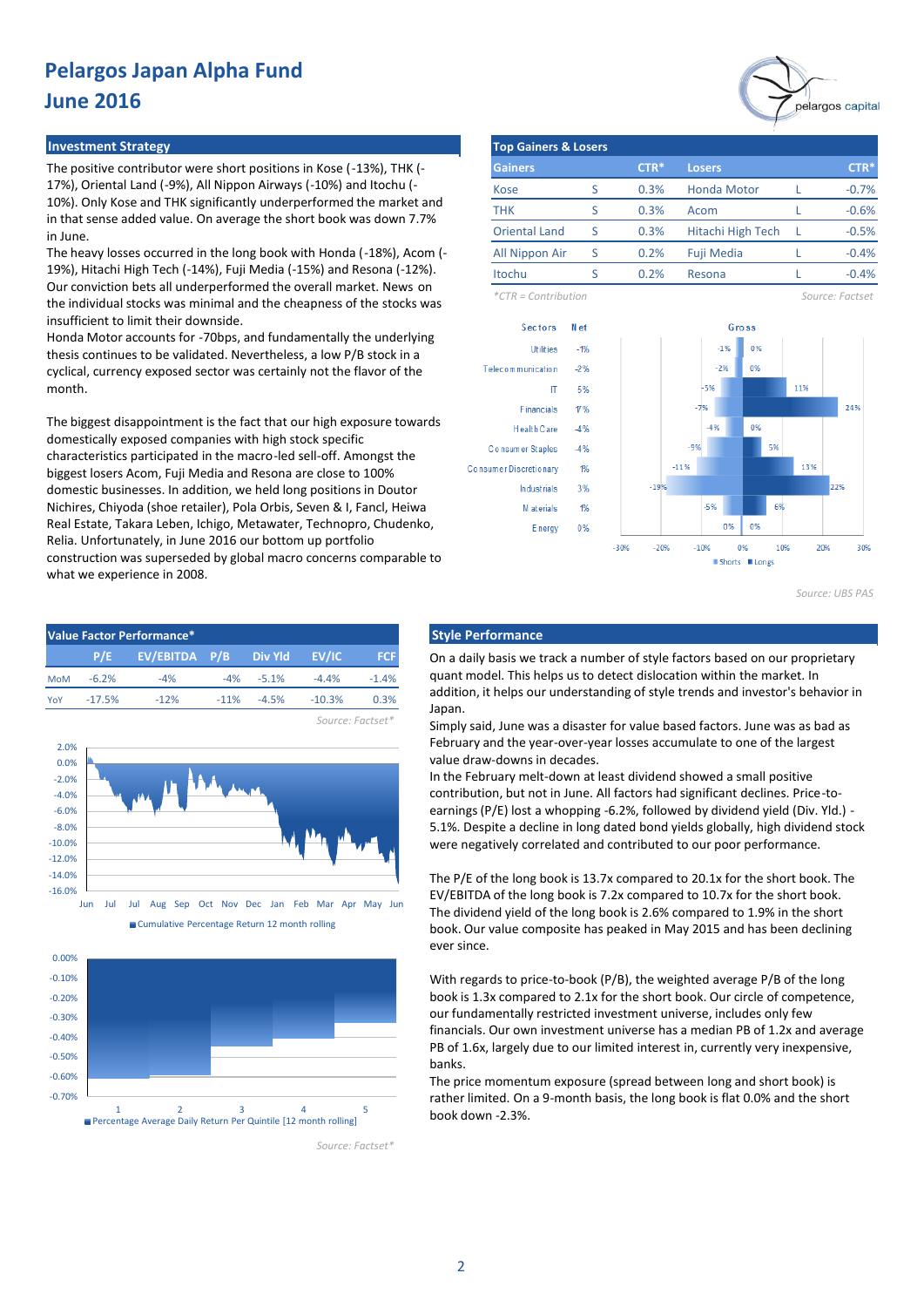#### **Risk Measurement and Management**

The chart below shows the rolling 12-month net and gross exposure for the fund. The exposures are shown as 10 (trading) days moving averages. At the end of June the gross exposure stood at 139%, the delta adjusted gross exposure was 162%. The net exposure stood at 37%. Including the long Nikkei225 put option strike 17000, the delta adjusted net exposure stood at 18%. The REIT exposure, consisting of Ichigo Hotel, Ichigo Office, Kenedix Office and Kenedix Retail, amounted to 8% in total.

The ex-ante volatility based on daily data over the past 1 year was just 6% with an ex-ante beta of just 0.1. Partly because of the REIT exposure, and the fund's lack of bank exposure, the beta of the long book was 0.82. Historically, we have had a preference for being long low beta stocks. Unfortunately, as experienced many times in the past, risk measure are snapshots and worth nothing in times of distress with correlation spikes.



| <b>Fund Overview</b>   |        |                 |
|------------------------|--------|-----------------|
|                        | Long   | <b>Short</b>    |
| Price to Earnings (PE) | 13.7   | 20.1            |
| EV/EBITDA              | 7.2    | 10.7            |
| Price to Book (PB)     | 1.3    | 1.9             |
| <b>Dividend Yield</b>  | 2.6    | 1.9             |
| EV/IC                  | 0.9    | 1.9             |
| 1 month momentum       | $-7.9$ | $-6.0$          |
| 6 month momentum       | $-9.4$ | $-12.4$         |
| 9 month momentum       | 0.0    | $-2.3$          |
| Earnings momentum (1M) | $-3.5$ | $-6.6$          |
| Earnings momentum (3M) | $-2.7$ | $-2.3$          |
| <b>CFROI</b>           | 6.8%   | 9.2%            |
| Cash/MarketValue       | 34.5%  | 22.2%           |
|                        |        | Source: Factset |
| <b>Style Exposure</b>  |        |                 |
|                        | Long   | <b>Short</b>    |
| <b>Beta</b>            | 0.82   | 0.85            |

44% -1%

21.2%

*Source: UBS PAS*

pelargos capital

21.8%

| <b>Risk Statistics Delta Adjusted</b>     |      |
|-------------------------------------------|------|
| Volatility (ex-ante; 3 months daily data) | 6.0% |
| Volatility (ex-ante; 5yr monthly data)    | 5.5% |
| Var (99%, 5 days)                         | 1.7% |
| Beta (ex-ante)                            | በ በጸ |
|                                           |      |

*Source: BNY Mellon Fund Services\* Source: GS and Nomura*

### **Outlook**

#### *Strategic Framework - Outlook 2nd half of 2016*

During the first half of 2016 we operated under the assumption of cyclical bear market. The three year bull run completed in August 2015, and we argued for a cyclical bear market due to tightening conditions in global dollar liquidity. We correctly anticipated that the FED would not be able to normalize interest rates because it is built on the faulty assumption of a self-sustaining US economic growth cycle. This thesis has materialized to a large extent and Japanese equities had its deepest correction since the global financial crisis, correcting 30% peak-to-through. In June, we witnessed a full fledged panic with Japanese equities in free fall and broad based capitulation from investors. Our strategy is contrarian in nature, thus buying cheap assets and shorting overpriced assets. Every once in a while 'mister market' is handing out gifts for those willing to go against the crowd and those who have the patience to hold them for a prolonged period. Easier said than done, the market is far from acting rationally and although 80% of the time assets are efficiently priced, certainly at this moment in time, market participants are highly distracted by nonfundamental issues. Dislocation within the market is at multi-decade highs and the alpha source an obvious one. However, price action remains tightly correlated to currency moves and swings in liquidity conditions. The BOJ's inaction is partly excusable as the last two interventions had adverse reactions. However, investors realize that the Kuroda-put is increasingly ineffective, which only heightens investors' anxiety .That said, Kuroda and Draghi are marginal players, it is all about the trajectory of the US dollar and Yellen's confidence in her forecast. The Yellen Fed has missed its forecasts every single year for the past 5 years, every time overestimating growth by a substantial margin. In our opinion a rate hike is very unlikely this year and a weaker US dollar our base case scenario.

Volatility Debt-to-equity

#### *Tactical assessment* - July 2016

June had all hallmarks of a proper panic in Japan. The Japanese Yen rallied into heavy resistance at 100 Yen to the US dollar. Policy makers are on high alert and strain in capital markets will force the BOJ's hand eventually. Newly introduced terminology, such as confetti and helicopter money, are telling additions to the so called unconventional monetary vocabulary. Valuation is again very supportive for long positions as cheapness puts in a price floor notwithstanding undershoots from liquidity mismatches. Investors positioning is rather cautious and partly at extremes indicating further downside in the short run is limited. However, we doubt that beyond a short term relief we can re-test the highs any time soon. The only sustainable rock bottom will be a level of cheapness at which investors refuse to sell and strong hands regain control. The Japanese market trading at replacement value is an excellent starting point and we find quality stocks trading at multiples below 2008 levels.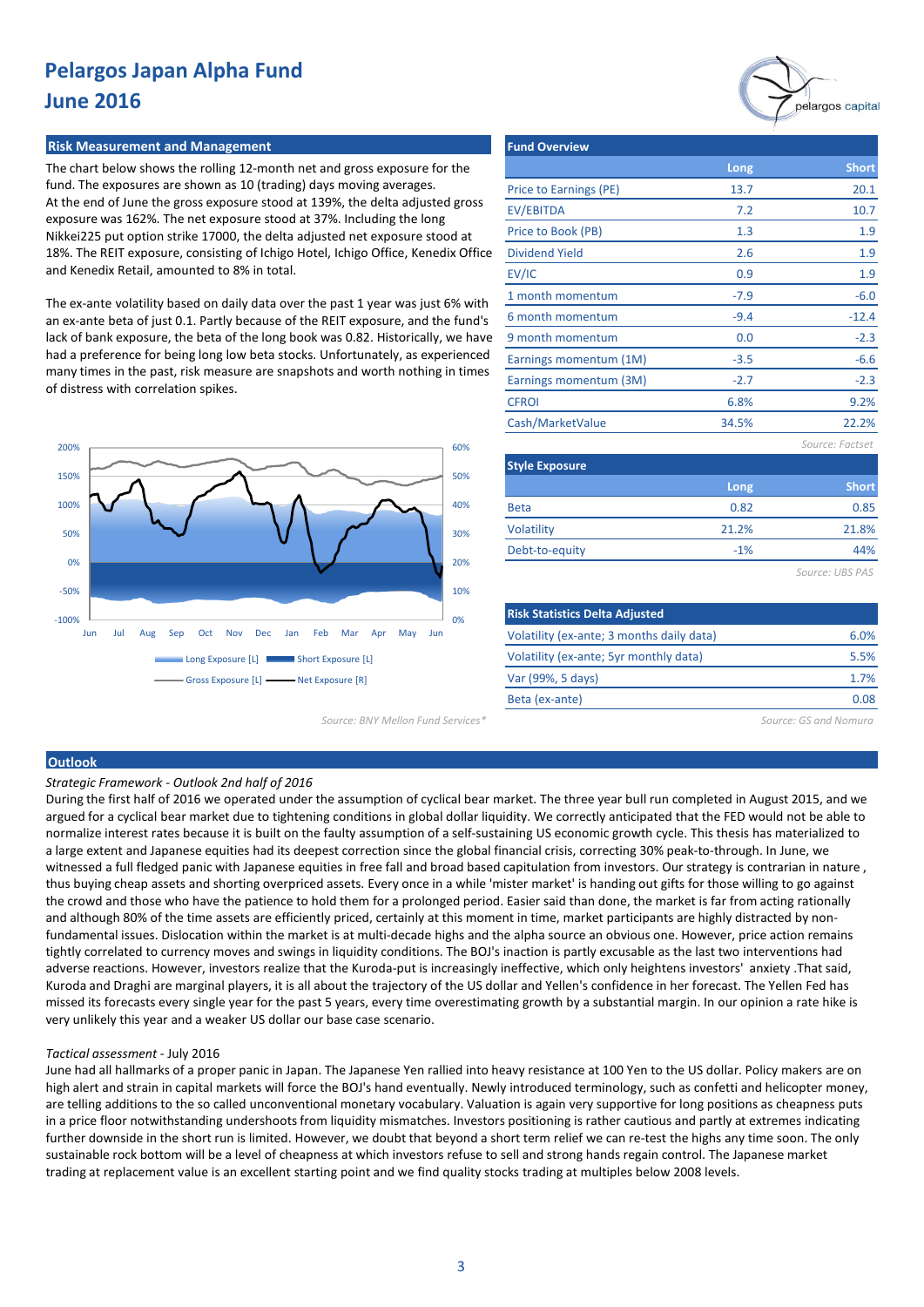

**Historic Fund Performance (Monthly)**

|                    | Jan      | Feb      | Mar      | Apr      | <b>May</b> | Jun      | Jul      | Aug      | Sep      | Oct      | <b>Nov</b> | <b>Dec</b> |
|--------------------|----------|----------|----------|----------|------------|----------|----------|----------|----------|----------|------------|------------|
| <b>Class A EUR</b> |          |          |          |          |            |          |          |          |          |          |            |            |
| 2016               | 1.35%    | 0.88%    | 1.08%    | $-0.20%$ | $-1.03%$   | $-4.52%$ |          |          |          |          |            |            |
| 2015               | $-1.28%$ | 4.85%    | $-0.32%$ | 3.21%    | 2.54%      | $-1.63%$ | $-3.07%$ | $-3.05%$ | 2.42%    | 1.83%    | 2.16%      | $-1.62%$   |
| 2014               | $-3.21%$ | $-0.64%$ | $-0.59%$ | $-1.03%$ | $-2.28%$   | 1.40%    | 0.19%    | $-0.64%$ | 2.01%    | $-1.94%$ | $-1.28%$   | 0.92%      |
| 2013               | 4.99%    | $-0.58%$ | 6.55%    | 6.10%    | $-1.05%$   | $-0.78%$ | 0.26%    | $-0.91%$ | 1.08%    | $-0.79%$ | 1.35%      | 1.61%      |
| 2012               | $-1.43%$ | 3.77%    | 1.31%    | $-1.26%$ | $-3.88%$   | 1.72%    | 0.79%    | 0.89%    | 1.28%    | 0.54%    | 2.53%      | 3.78%      |
| 2011               | 0.84%    | $-0.06%$ | $-1.56%$ | 0.10%    | $-0.19%$   | 0.38%    | $-0.01%$ | $-3.68%$ | 0.64%    | $-0.41%$ | $-2.64%$   | 1.64%      |
| 2010               | 0.65%    | $-0.25%$ | 3.27%    | 3.16%    | $-2.71%$   | $-1.27%$ | 1.12%    | $-0.39%$ | 0.82%    | 1.03%    | 1.28%      | 1.75%      |
| 2009               | 0.35%    | 1.62%    | $-0.76%$ | $-0.71%$ | 0.98%      | 1.03%    | $-1.84%$ | 2.07%    | $-1.61%$ | $-0.40%$ | $-3.37%$   | 3.19%      |

| <b>Class B EUR</b> |          |          |          |          |          |          |          |          |          |          |          |          |
|--------------------|----------|----------|----------|----------|----------|----------|----------|----------|----------|----------|----------|----------|
| 2016               | 1.27%    | 0.92%    | 1.18%    | $-0.19%$ | $-1.06%$ | $-4.33%$ |          |          |          |          |          |          |
| 2015               | $-1.24%$ | 4.89%    | $-0.27%$ | 3.25%    | 2.57%    | $-1.67%$ | $-2.94%$ | $-3.01%$ | 2.46%    | 1.88%    | 2.06%    | $-1.42%$ |
| 2014               | $-3.16%$ | $-0.60%$ | $-0.56%$ | $-0.99%$ | $-2.24%$ | 1.44%    | 0.23%    | $-0.60%$ | 2.06%    | $-1.89%$ | $-1.24%$ | 0.96%    |
| 2013               | 5.35%    | $-0.58%$ | 6.98%    | 6.48%    | $-1.07%$ | $-0.78%$ | 0.31%    | $-0.92%$ | 1.18%    | $-0.80%$ | 1.46%    | 1.73%    |
| 2012               | $-1.38%$ | 3.81%    | 1.35%    | $-1.21%$ | $-3.83%$ | 1.76%    | 0.84%    | 0.93%    | 1.32%    | 0.58%    | 2.50%    | 4.06%    |
| 2011               | 0.93%    | $-0.03%$ | $-1.55%$ | 0.14%    | $-0.14%$ | 0.42%    | 0.03%    | $-3.63%$ | 0.69%    | $-0.38%$ | $-2.60%$ | 1.68%    |
| 2010               | 0.73%    | $-0.23%$ | 3.52%    | 3.39%    | $-2.83%$ | $-1.31%$ | 1.23%    | $-0.37%$ | 0.91%    | 1.13%    | 1.40%    | 1.89%    |
| 2009               | 2.07%    | 1.67%    | $-0.73%$ | $-0.67%$ | 1.34%    | 1.13%    | $-1.93%$ | 2.24%    | $-1.68%$ | $-0.39%$ | $-2.99%$ | 2.84%    |
| 2008               |          |          |          |          |          |          | 0.96%    | $-1.35%$ | 1.40%    | 3.44%    | 0.52%    | 1.39%    |

| <b>Historic Fund Performance (Yearly)</b> |          |       |           |        |               |          |       |       |       |  |  |  |
|-------------------------------------------|----------|-------|-----------|--------|---------------|----------|-------|-------|-------|--|--|--|
|                                           | 2016     | 2015  | 2014      | 2013   | 2012          | 2011     | 2010  | 2009  | 2008  |  |  |  |
| <b>Class A EUR</b>                        | $-2.54%$ | 5.81% | $-6.99\%$ | 18.86% | 10.24% -4.96% |          | 8.66% | 0.36% |       |  |  |  |
| <b>Class B EUR</b>                        | $-2.30%$ | 6.36% | $-6.52%$  | 20.57% | 10.95%        | $-4.48%$ | 9.67% | 2.75% | 6.46% |  |  |  |

| <b>Investment Manager</b>         | <b>Pelargos Capital</b>      |  |
|-----------------------------------|------------------------------|--|
| <b>Legal Status</b>               | FGR (fund for joint account) |  |
| <b>Fiscal Status</b>              | VBI (tax exempt)             |  |
| <b>Dividend Policy</b>            | Reinvestment                 |  |
| <b>Base Currency</b>              | <b>EUR</b>                   |  |
| <b>ISIN Class A EUR</b>           | NL0009051887                 |  |
| <b>ISIN Class B EUR</b>           | NL0001118015                 |  |
| <b>Inception Date Class A EUR</b> | January 2009                 |  |
| <b>Inception Date Class B EUR</b> | <b>July 2008</b>             |  |
|                                   |                              |  |

### **Company Facts Firm AUM in EUR Firm AUM in USD**

#### **Fund Description**

| <b>Investment Strategy</b>  |
|-----------------------------|
| <b>Investment Style</b>     |
| <b>Investment Objective</b> |

## Fund Facts Fund Facts

| <b>Investment Manager</b>         | <b>Pelargos Capital</b>      | <b>Fund Size in EUR</b>                   | € 86,383,181                               |
|-----------------------------------|------------------------------|-------------------------------------------|--------------------------------------------|
| <b>Legal Status</b>               | FGR (fund for joint account) | <b>Fund Size in USD</b>                   | \$95,937,160                               |
| <b>Fiscal Status</b>              | VBI (tax exempt)             | <b>Participations Outstanding Class A</b> | 236                                        |
| <b>Dividend Policy</b>            | Reinvestment                 | <b>Participations Outstanding Class B</b> | 57,800                                     |
| <b>Base Currency</b>              | <b>EUR</b>                   | <b>Minimum Subscription Class A</b>       | <b>EUR 10,000</b>                          |
| <b>ISIN Class A EUR</b>           | NL0009051887                 | <b>Minimum Subscription Class B</b>       | <b>EUR 10,000</b>                          |
| <b>ISIN Class B EUR</b>           | NL0001118015                 | <b>Dealing Day</b>                        | First business day of each month           |
| <b>Inception Date Class A EUR</b> | January 2009                 | <b>Subscription</b>                       | Any dealing day, 5 business days notice    |
| <b>Inception Date Class B EUR</b> | <b>July 2008</b>             | <b>Redemption</b>                         | 15 business days notice                    |
|                                   |                              | <b>Management Fee Class A</b>             | 1.5%                                       |
| <b>Company Facts</b>              |                              | <b>Management Fee Class B</b>             | 1.0%                                       |
| <b>Firm AUM in EUR</b>            | € 203,557,667                | <b>Performance Fee Class A</b>            | 20% subject to High Watermark              |
| <b>Firm AUM in USD</b>            | \$226,071,146                | <b>Performance Fee Class B</b>            | 15% subject to High Watermark              |
|                                   |                              | <b>Early Redemption Fee</b>               | max 1% (accrues to Fund)                   |
|                                   |                              | <b>Lock-up Class B</b>                    | 1 year                                     |
| <b>Portfolio Managers</b>         |                              | <b>Service Providers</b>                  |                                            |
| <b>Richard Dingemans</b>          |                              | <b>Prime Brokers</b>                      | <b>UBS AG, Goldman Sachs International</b> |
| <b>Michael Kretschmer</b>         |                              | <b>Administrator</b>                      | <b>BNY Mellon Fund Services</b>            |
|                                   |                              | <b>Accountant</b>                         | PricewaterhouseCoopers                     |
| <b>Fund Description</b>           |                              | Legal                                     | De Brauw Blackstone Westbroek N.V.         |
| <b>Investment Strategy</b>        | <b>Equity Long/Short</b>     | <b>Title Holder</b>                       | <b>SGG Netherlands N.V.</b>                |
|                                   |                              |                                           |                                            |

**Investment Style Value with a twist <b>Depositary Depositary** Bank of New York Mellon Capital appreciation through investing in long/short positions in Japanese securities 4